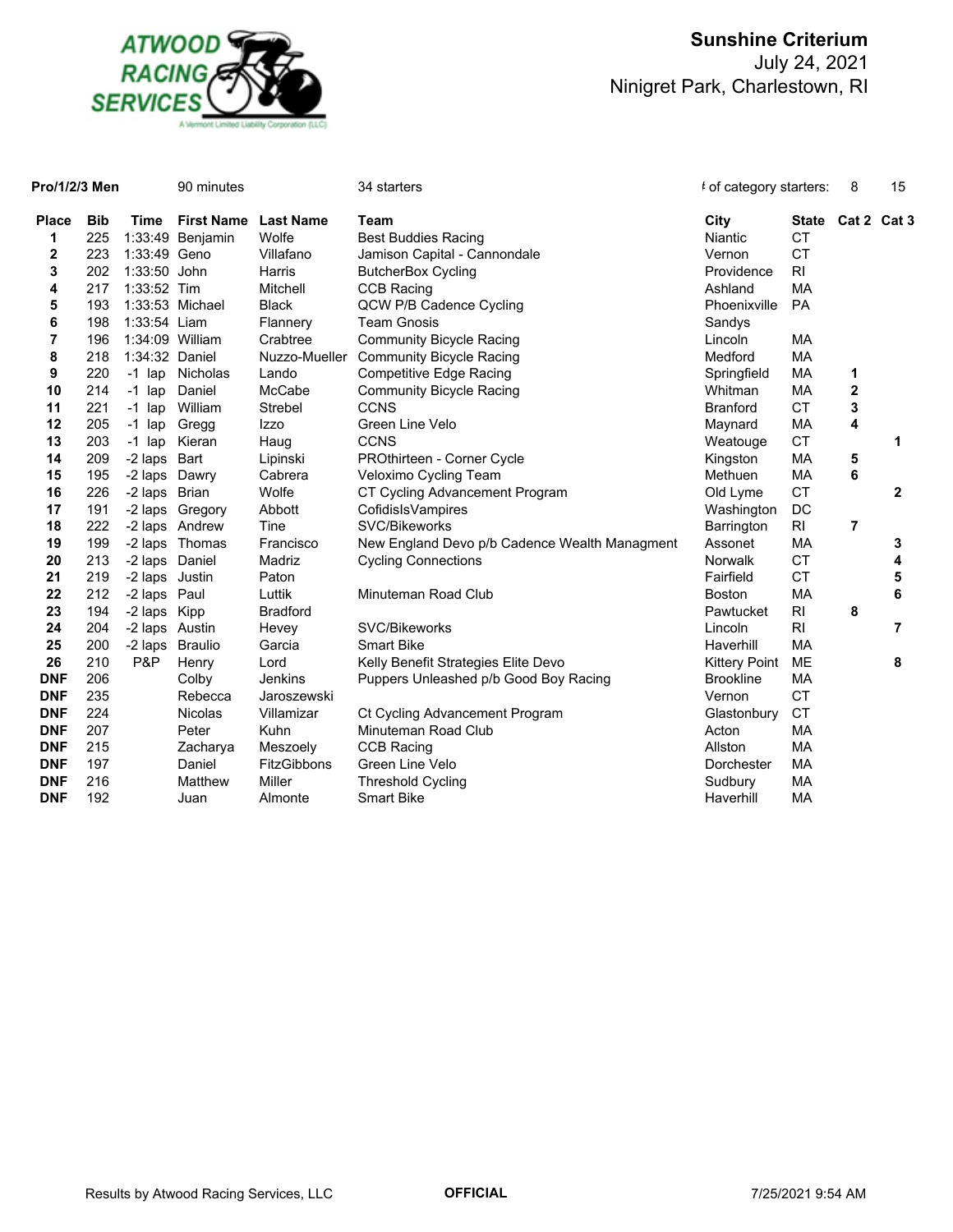

| 3/4 Men           |                   |                       | 55 minutes                  |                   | 40 starters                                    | # of category starters: |                   | -17 | 18             |
|-------------------|-------------------|-----------------------|-----------------------------|-------------------|------------------------------------------------|-------------------------|-------------------|-----|----------------|
| <b>Place</b><br>1 | <b>Bib</b><br>145 | Time<br>0:55:17 David | <b>First Name Last Name</b> | Thompson          | Team<br><b>CCAP TTEndurance Junior Team</b>    | City<br>New Canaan      | State Cat 3<br>СT |     | Cat 4<br>1     |
| $\mathbf 2$       | 139               | $0:55:17$ George      |                             | Piepgras          | New England Devo p/b Cadence Wealth Management | North Andover           | МA                | 1   |                |
| 3                 | 130               | $0:55:18$ Henry       |                             | Lord              | Kelly Benefit Strategies Elite Devo            | <b>Kittery Point</b>    | ME                | 2   |                |
| 4                 | 129               | 0:55:18 Peter         |                             | <b>Kuhn</b>       | Minuteman Road Club                            | Acton                   | МA                | 3   |                |
| 5                 | 126               | 0:55:18 Austin        |                             | Hevey             | SVC/Bikeworks                                  | Lincoln                 | R <sub>l</sub>    | 4   |                |
| 6                 | 138               |                       | $0:55:18$ Matthew           | Miller            | <b>Threshold Cycling</b>                       | Sudbury                 | MA                | 5   |                |
| 7                 | 105               | 0:55:19 Evan          |                             | Barr-Beare        | <b>Red Kite Coaching</b>                       | Providence              | R <sub>l</sub>    | 6   |                |
| 8                 | 114               | 0:55:20 Jared         |                             | Dalton            | Stedman's/MeltSnow Racing                      | Kingston                | R <sub>l</sub>    |     | 2              |
| 9                 | 148               | 0:55:20 Jimmy         |                             | Cabrera           | New England Devo p/b Cadence Wealth Management | Lawrence                | MA                |     | 3              |
| 10                | 136               | 0:55:20 Shane         |                             | Messer            | Green Line Velo                                | Framingham              | МA                | 7   |                |
| 11                | 110               | 0:55:20 Nathan        |                             | Champney          | AP Junior Development p/b Corner Cycle         | West Kingston           | R <sub>l</sub>    |     | 4              |
| 12                | 103               | 0:55:20 Ryan          |                             | Avery             | AP Junior Development p/b Corner Cycle         | East Bridgewater        | МA                |     |                |
| 13                | 125               | 0:55:21 Kieran        |                             | Haug              | <b>CCNS</b>                                    | Weatouge                | CT.               | 8   |                |
| 14                | 131               | 0:55:21 Paul          |                             | Luttik            | Minuteman Road Club                            | <b>Boston</b>           | МA                | 9   |                |
| 15                | 116               |                       | 0:55:22 Alexander           | Duncan            | B2C2 p/b JRA Cycles                            | Melrose                 | MA                |     | 5              |
| 16                | 112               |                       | $0:55:22$ Gregory           | Colby             | B2C2 p/b JRA Cycles                            | Hyde Park               | МA                | 10  |                |
| 17                | 109               |                       | 0:55:22 Christian           | Calderon          | Veloximo Cycling Team                          | Lowell                  | МA                |     |                |
| 18                | 128               | 0:55:22 Colby         |                             | Jenkins           | Puppers Unleashed p/b Good Boy Racing          | <b>Brookline</b>        | MA                | 11  |                |
| 19                | 115               | 0:55:22 Brent         |                             | Delabruere        |                                                | Chester                 | <b>CT</b>         |     | 6              |
| 20                | 106               | 0:55:23 Nate          |                             | Belke             | Eliel Factory Team                             | East Lyme               | <b>CT</b>         |     | $\overline{7}$ |
| 21                | 124               | 0:55:23 Leland        |                             | Grigoli           | Johnny's Place p/b Friends&Family Dental       | Providence              | R <sub>l</sub>    | 12  |                |
| 22                | 121               | $0:55:23$ Justice     |                             | Furee             |                                                | Providence              | R <sub>l</sub>    | 13  |                |
| 23                | 137               |                       | 0:55:24 Zacharya            | Meszoely          | <b>CCB Racing</b>                              | Allston                 | MA                | 14  |                |
| 24                | 101               | 0:55:24 Nicolas       |                             | Amato             |                                                | Cambridge               | MA                |     | 8              |
| 25                | 118               | 0:55:24 Ronan         |                             | Fay               | <b>SVC/Bikeworks</b>                           | Riverside               | $\mathsf{RI}$     |     | 9              |
| 26                | 117               | 0:55:25 David         |                             | <b>Dzikiewicz</b> |                                                | Westborough             | МA                |     | 10             |
| 27                | 123               | 0:55:26 Caleb         |                             | Goodhouse         |                                                | West Kingston           | RI                |     | 11             |
| 28                | 132               | 0:55:26 Luis          |                             | Madera            | Poco Force Road Team                           | New London              | <b>CT</b>         |     |                |
| 29                | 102               | 0:55:28 Diego         |                             | Atehortua         | Cafeteros cycling club                         | Fairfield               | <b>CT</b>         |     |                |
| 30                | 111               | 0:55:33 Patrick       |                             | Cochran           | B2C2 p/b JRA Cycles                            | Arlington               | МA                |     | 12             |
| 31                | 120               |                       | $0:55:38$ Thomas            | Francisco         | New England Devo p/b Cadence Wealth Managment  | Assonet                 | МA                | 15  |                |
| 32                |                   |                       | 122 rel 1N10 Matthew        | Gilbert           |                                                | Saunderstown            | R <sub>l</sub>    | 16  |                |
| 33                | 147               | P&P                   | Leon                        | Dutra             | <b>Bikeworks</b>                               | Warwick                 | R <sub>l</sub>    |     | 13             |
| 34                | 135               | -2 laps Dmitro        |                             | Martynowych       | B2C2 p/b JRA Cycles                            | Cambridge               | МA                |     | 14             |
| <b>DNF</b>        | 107               |                       | William                     | Black             | Rocky Mountain Cycling Club                    | Arlington               | MA                |     |                |
| <b>DNF</b>        | 119               |                       | Daniel                      | FitzGibbons       | Green Line Velo                                | Dorchester              | МA                |     |                |
| <b>DNF</b>        | 134               |                       | <b>Brandon</b>              | Marshall          | 545 Velo                                       | Cambridge               | МA                |     |                |
| <b>DNF</b>        | 143               |                       | Daniel                      | Seaman            | Green Line Velo                                | Somerville              | МA                |     |                |
| <b>DNF</b>        | 144               |                       | <b>Brendan</b>              | Sheehan           |                                                | Concord                 | NΗ                |     |                |
| <b>DNF</b>        | 146               |                       | Henry                       | Weis              |                                                | Montague                | МA                |     |                |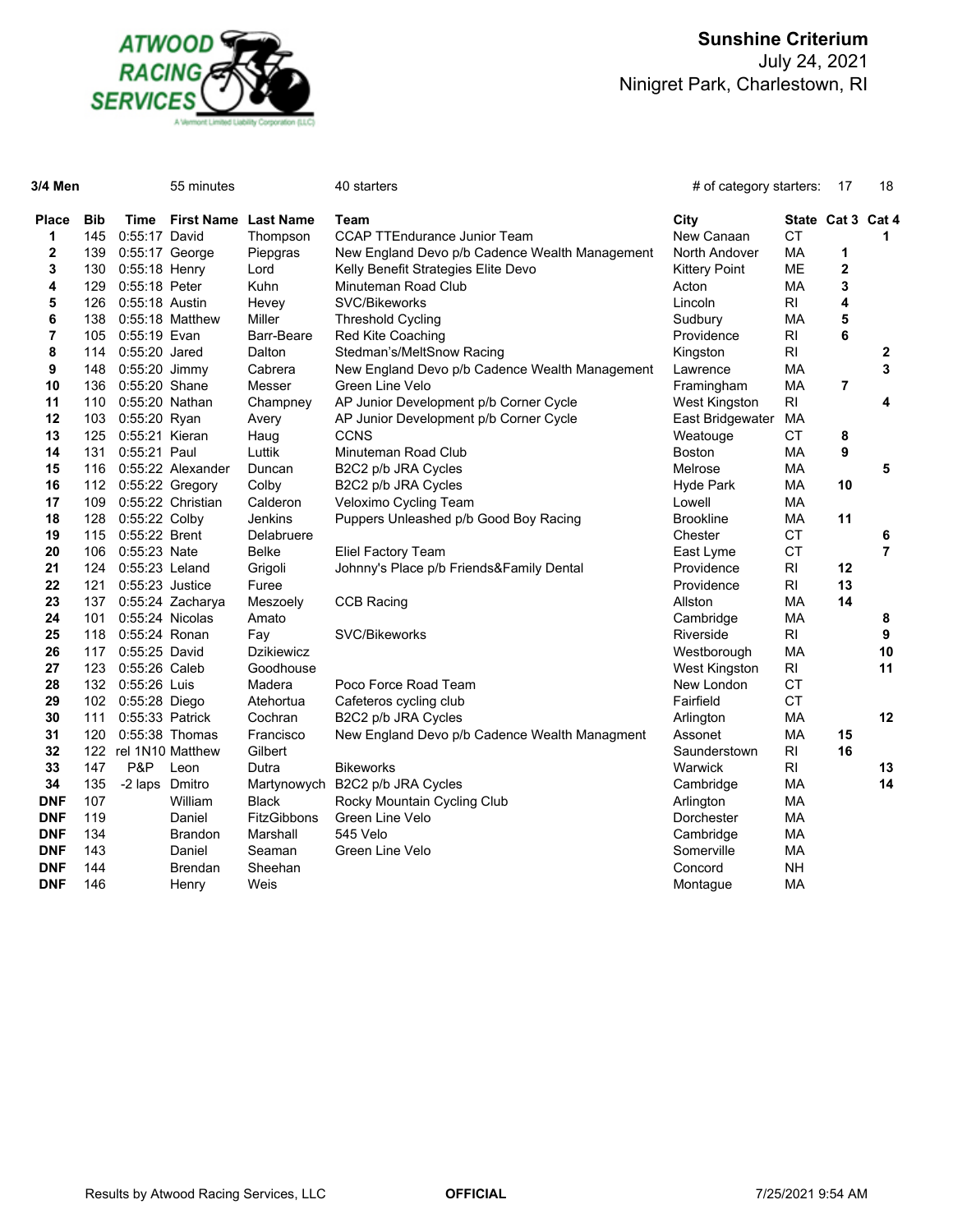

## **Sunshine Criterium** July 24, 2021

Ninigret Park, Charlestown, RI

| 4 Men        |            |                 | 55 minutes          |                   | 28 starters                        |                      |                |
|--------------|------------|-----------------|---------------------|-------------------|------------------------------------|----------------------|----------------|
| <b>Place</b> | <b>Bib</b> | Time            | <b>First Name</b>   | <b>Last Name</b>  | <b>Team</b>                        | City                 | <b>State</b>   |
| 1            | 80         | 0:50:03 Scott   |                     | <b>Medeiros</b>   | <b>Ten Speed Spokes</b>            | Newport              | RI             |
| 2            | 69         | 0:50:03 Jared   |                     | Dalton            | Stedman's/MeltSnow Racing          | Kingston             | R <sub>l</sub> |
| 3            | 73         | 0:50:03 David   |                     | <b>Dzikiewicz</b> |                                    | Westborough          | MA             |
| 4            | 75         | 0:50:04 Caleb   |                     | Goodhouse         |                                    | <b>West Kingston</b> | R <sub>l</sub> |
| 5            | 62         | 0:50:04 Alex    |                     | Balla             | <b>Cyclonauts Racers</b>           | Walpole              | <b>NH</b>      |
| 6            | 65         | 0:50:04 William |                     | <b>Black</b>      | Rocky Mountain Cycling Club        | Arlington            | MA             |
| 7            | 83         |                 | 0:50:04 Christian   | Roos              | <b>SVC/bikeworks</b>               | East Greenwich       | RI             |
| 8            | 77         | 0:50:04 Luke    |                     | Lysdahl           | <b>BikeWorks Swansea Velo Club</b> | Attleboro            | МA             |
| 9            | 99         |                 | 0:50:04 Christian   | Calderon          | Veloximo Cycling Team              | Lowell               | MA             |
| 10           | 72         | 0:50:05 Leon    |                     | Dutra             | <b>Bikeworks</b>                   | Warwick              | R <sub>l</sub> |
| 11           | 71         |                 | $0:50:05$ Alexander | Duncan            | B2C2 p/b JRA Cycles                | Melrose              | MA             |
| 12           | 78         |                 | 0:50:05 Brandon     | Marshall          | 545 Velo                           | Cambridge            | МA             |
| 13           | 64         | 0:50:05 Nate    |                     | <b>Belke</b>      | <b>Eliel Factory Team</b>          | East Lyme            | <b>CT</b>      |
| 14           | 76         | 0:50:05 Shawn   |                     | Lowney            | <b>SVC/BikeWorks</b>               | <b>Fall River</b>    | МA             |
| 15           | 87         |                 | 0:50:05 Timothy     | Thayer            |                                    | Ledyard              | <b>CT</b>      |
| 16           | 70         | 0:50:05 Brent   |                     | Delabruere        |                                    | Chester              | <b>CT</b>      |
| 17           | 63         | 0:50:06 Cedric  |                     | Baylor            | <b>CCNS</b>                        | East Haven           | <b>CT</b>      |
| 18           | 74         | 0:50:06 Ronan   |                     | Fay               | SVC/Bikeworks                      | Riverside            | R <sub>l</sub> |
| 19           | 68         | 0:50:06 Angel   |                     | Cruz              |                                    | Newport              | R <sub>l</sub> |
| 20           | 67         | 0:50:06 Patrick |                     | Cochran           | B2C2 p/b JRA Cycles                | Arlington            | MA             |
| 21           | 85         |                 | 0:50:06 Brendan     | Sheehan           |                                    | Concord              | <b>NH</b>      |
| 22           | 61         |                 | 0:50:06 Nicolas     | Amato             |                                    | Cambridge            | МA             |
| 23           | 88         | 0:50:06 Henry   |                     | Weis              |                                    | Montague             | MA             |
| 24           | 81         | 0:50:07 Phil    |                     | Pereira           | Minuteman Road Club                | Winchester           | MA             |
| 25           | 82         | 0:50:07 Adam    |                     | <b>Phillips</b>   |                                    | Jamestown            | R <sub>l</sub> |
| 26           | 79         | 0:50:08 Dmitro  |                     | Martynowych       | B2C2 p/b JRA Cycles                | Cambridge            | МA             |
| 27           | 89         | -4 laps         | Christopher         | Huesman           | Mystic Velo Club                   | Stonington           | <b>CT</b>      |
| <b>DNF</b>   | 84         |                 | Jake                | Saunders          |                                    | Cranston             | R <sub>l</sub> |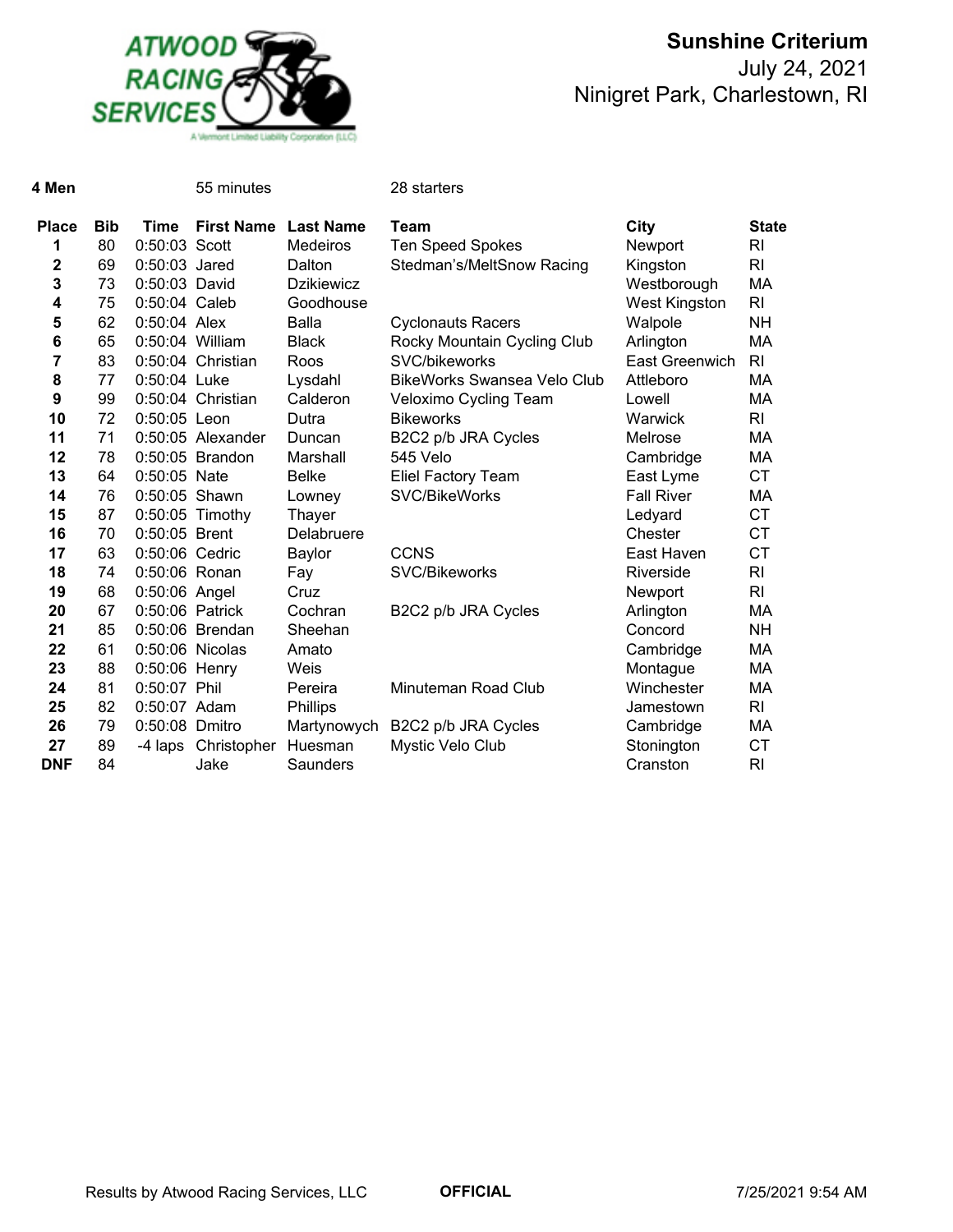

| Cat 5          |            |                  | 45 minutes        |                   | 22 starters                               |                |              |
|----------------|------------|------------------|-------------------|-------------------|-------------------------------------------|----------------|--------------|
| <b>Place</b>   | <b>Bib</b> | Time             | <b>First Name</b> | <b>Last Name</b>  | Team                                      | City           | <b>State</b> |
| 1              | 327        |                  | 0:45:27 Nicholas  | Zaffino           |                                           | Franklin       | МA           |
| $\mathbf 2$    | 308        | $0:45:27$ Matteo |                   | <b>Bugatti</b>    | <b>Century Road Club Association</b>      | Coram          | <b>NY</b>    |
| 3              | 328        | 0:45:28 Celvin   |                   | Zecena            | <b>Cycling Connection</b>                 | Stamford       | <b>CT</b>    |
| 4              | 321        |                  | $0:45:30$ Enrique | Sanchez           | Pavé Cycling                              | Middletown     | RI           |
| 5              | 306        | 0:45:31 Jake     |                   | <b>Boxleitner</b> |                                           | Everett        | МA           |
| 6              | 319        | 0:45:33 Steven   |                   | Pereira           | Swansea Velo Club/Bikeworks               | Fairhaven      | МA           |
| $\overline{7}$ | 312        | $0:45:33$ Jared  |                   | <b>Flick</b>      | Mas Watz                                  | Marlborough    | MA           |
| 8              | 317        | 0:45:33 Ryan     |                   | Nealon            | Stage 1/AirLine Cycles                    | <b>Norwich</b> | <b>CT</b>    |
| 9              | 324        | $0:45:33$ Rob    |                   | Strickland        | TeamURacing                               | Meriden        | <b>CT</b>    |
| 10             | 318        |                  | 0:45:33 Alejandro | Pemberthy         | <b>Cycling Connection</b>                 | Stamford       | <b>CT</b>    |
| 11             | 325        | $0:45:35$ Johnny |                   | Suarez            | <b>Cycling Connection</b>                 | East Granby    | <b>CT</b>    |
| 12             | 307        | 0:45:35 Corin    |                   | <b>Brown</b>      |                                           | <b>Natick</b>  | МA           |
| 13             | 313        | 0:45:35 Frank    |                   | Kowalonek         |                                           | Guilford       | <b>CT</b>    |
| 14             | 310        | 0:45:37 Cesar    |                   | Diaz              | <b>Cycling Connection</b>                 | Norwalk        | <b>CT</b>    |
| 15             | 309        | 0:45:44 Patrick  |                   | Deavan            |                                           | Quincy         | MA           |
| 16             | 314        | 0:46:07 Keith    |                   | Landry            | Swansea Velo Club / Bikeworks Ra Rehoboth |                | МA           |
| 17             | 326        | -2 laps Terry    |                   | Wilson            |                                           | East Haven     | <b>CT</b>    |
| 18             | 323        | -3 laps          | matthew           | steinkamp         | Bikeworks/Swansea Velo Club               | Swansea        | МA           |
| <b>DNF</b>     | 305        |                  | John              | Arzola            |                                           | Fairfield      | <b>CT</b>    |
| <b>DNF</b>     | 311        |                  | Kevin             | Ennis             |                                           | Attleboro      | МA           |
| <b>DNF</b>     | 316        |                  | Simon             | Miller            | <b>Rippers</b>                            | Somerville     | МA           |
| <b>DNF</b>     | 322        |                  | Richard           | Simpson           |                                           | Southington    | <b>CT</b>    |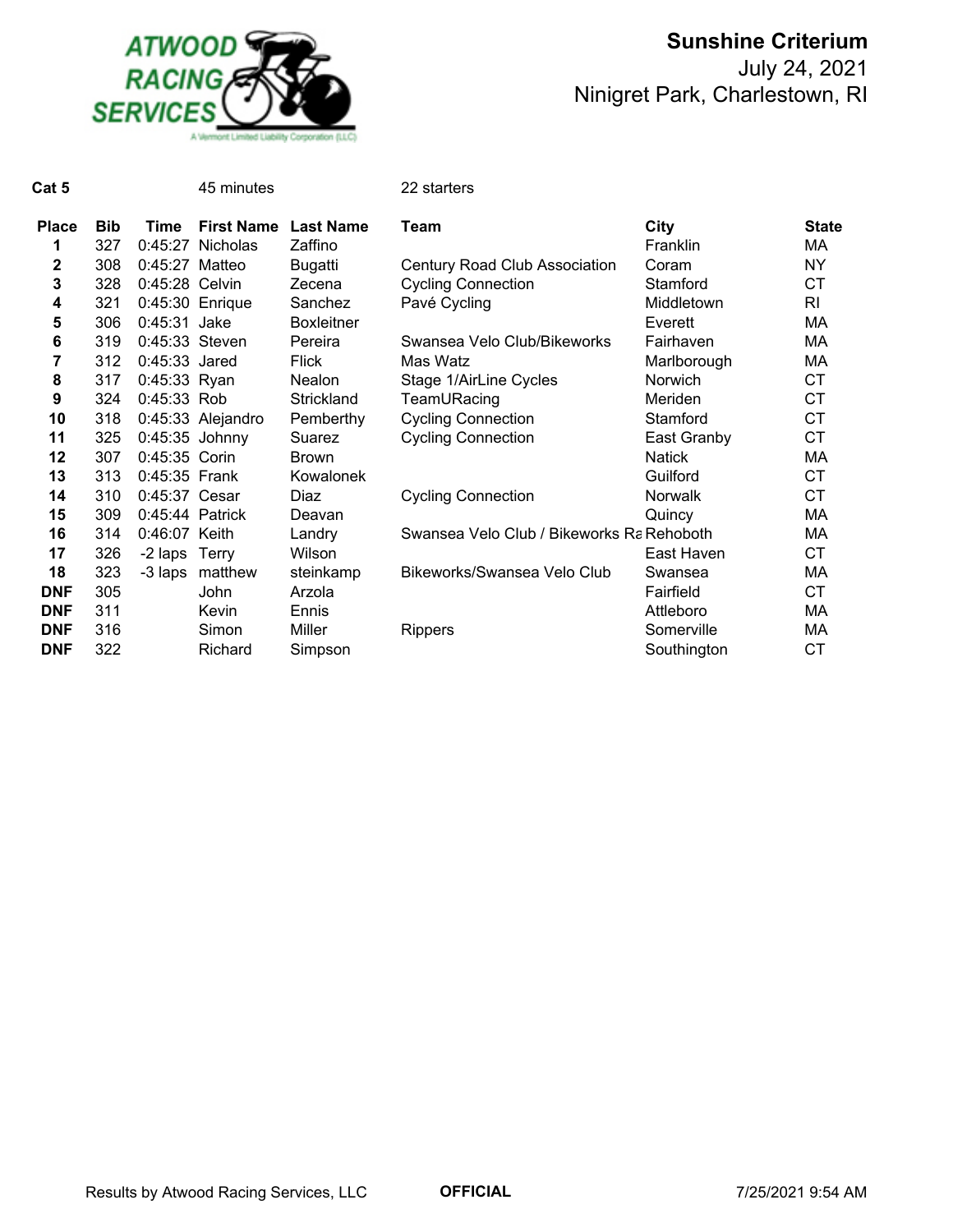

| Men 40+         |            |                 | 60 minutes          |                  | 20 starters                       |                      |                |
|-----------------|------------|-----------------|---------------------|------------------|-----------------------------------|----------------------|----------------|
| <b>Place</b>    | <b>Bib</b> | Time            | <b>First Name</b>   | <b>Last Name</b> | Team                              | City                 | <b>State</b>   |
| 1               | 271        | $0.57:56$ Eneas |                     | Freyre           | TT Endurance                      | Redding              | СT             |
| 2               | 258        | $0.57:56$ Tim   |                     | Mitchell         | CCB Racing                        | Ashland              | МA             |
| 3               | 261        | $0:58:17$ Danny |                     | Saccoccio        | <b>SVC Bikeworks Racing</b>       | Walpole              | МA             |
| 4               | 252        |                 | 0:58:17 Michael     | <b>Black</b>     | QCW P/B Cadence Cycling           | Phoenixville         | <b>PA</b>      |
| 5               | 253        |                 | 0:58:19 Christopher | Darling          | Portland Velo Club                | Lovell               | ME             |
| $6\phantom{1}6$ | 273        | 0:59:16 Josh    |                     | Burgel           | Minuteman Road Club               | Concord              | МA             |
| 7               | 269        | $-1$ lap        | Kevin               | Yarde            | <b>Cyclonauts Racers</b>          | West Springfield     | МA             |
| 8               | 268        | $-1$ lap        | Michael             | Williams         | Body Over Bike                    | West Hartford        | <b>CT</b>      |
| 9               | 266        | $-1$ lap        | Andrew              | Tine             | SVC/Bikeworks                     | Barrington           | RI             |
| 10              | 280        | $-1$ lap        | Wade                | Summers          |                                   | Southington          | <b>CT</b>      |
| 11              | 278        | $-1$ lap        | Thomas              | <b>Biederer</b>  | Body Over Bike                    | <b>Branford</b>      | <b>CT</b>      |
| 12              | 279        | $-1$ lap        | William             | Thompson         | Body over Bike p/b fragale paving | West Hartford        | <b>CT</b>      |
| 13              | 270        | $-1$ lap        | Patrick             | Zelazek          | Oakland Beach Velo                | Warwick              | R <sub>l</sub> |
| 14              | 251        | $-1$ lap        | Torben              | <b>Berwald</b>   | Rippers                           | Winchester           | МA             |
| 15              | 255        | $-1$ lap        | Carl                | <b>Hitchcock</b> | Portland Velo Club/CycleMania     | South Portland       | ME             |
| 16              | 260        | $-1$ lap        | Erik                | Nedeau           | Team DSO Mfg - ERRACE             | Newton               | МA             |
| 17              | 257        | $-1$ lap        | Benjamin            | Koyle            | Minuteman Road Club               | Lynnfield            | МA             |
| 18              | 256        | -2 laps         | Jed                 | Kornbluh         | CT Cycling Advancement Program    | <b>West Hartford</b> | <b>CT</b>      |
| <b>DNF</b>      | 254        |                 | Philip              | Fujawa           |                                   | Norfolk              | МA             |
| <b>DNF</b>      | 259        |                 | John                | Mosher           | <b>Wheelworks Racing</b>          | <b>Boxboro</b>       | МA             |
|                 |            |                 |                     |                  |                                   |                      |                |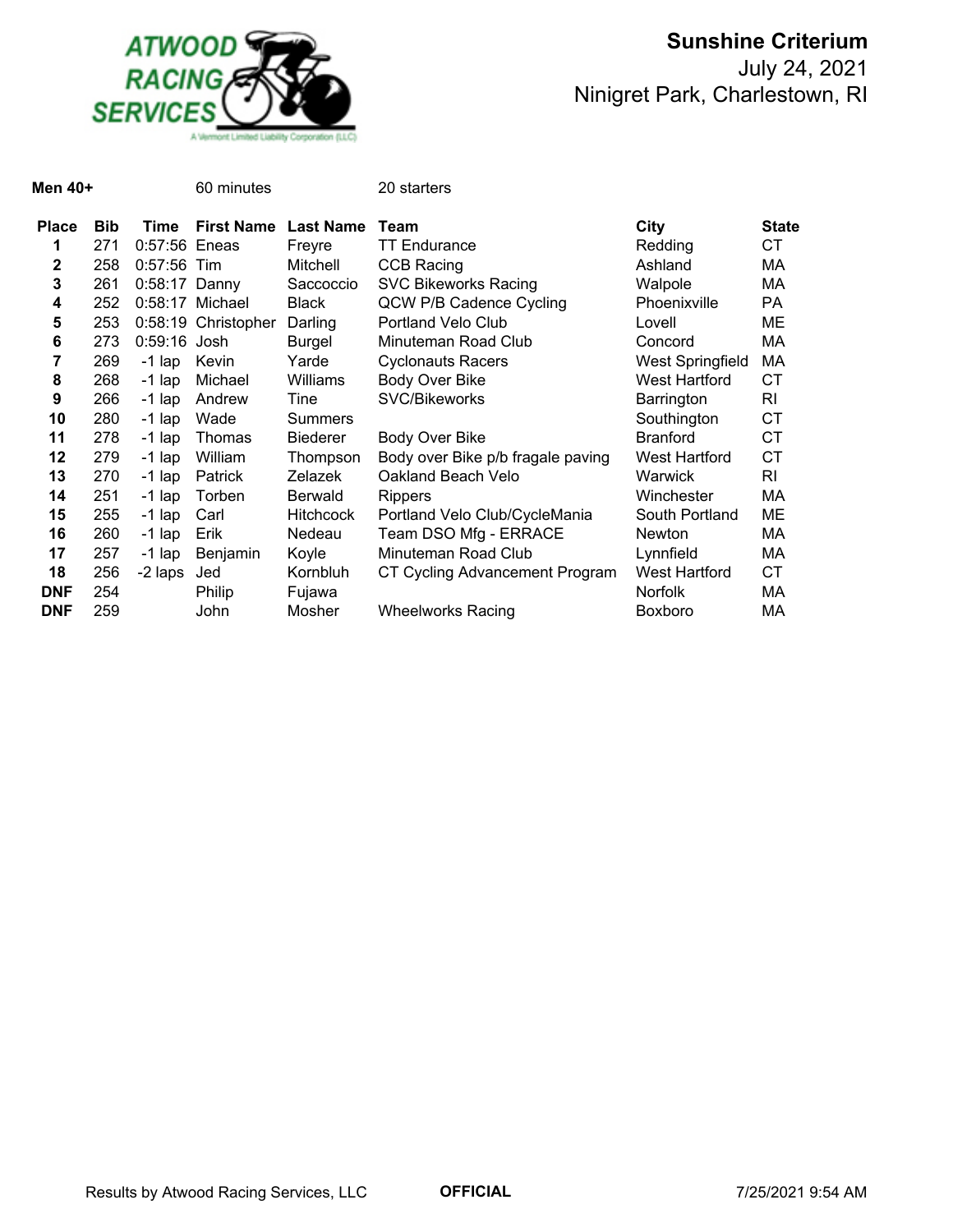

# **Sunshine Criterium** July 24, 2021

Ninigret Park, Charlestown, RI

| Men 50+      |                |                                | 60 minutes           |                  | 46 starters                                      |                                |                 |
|--------------|----------------|--------------------------------|----------------------|------------------|--------------------------------------------------|--------------------------------|-----------------|
| <b>Place</b> | <b>Bib</b>     | Time                           | <b>First Name</b>    | <b>Last Name</b> | Team                                             | City                           | <b>State</b>    |
| 1            | 34             |                                | 0:59:56 Richard      | Nadeau           | Body Over Bike                                   | Farmington                     | CT              |
| 2            | 28             |                                | 0:59:56 Alessandro   | Matteucci        | Healthy & Happy Racing                           | <b>Brooklyn</b>                | NY              |
| 3            | 20             | 0:59:56 Rick                   |                      | Kotch            | Union Velo Club                                  | Rehoboth                       | MA              |
| 4            | 29             | 0:59:56 Steve                  |                      | May              | Jaguar Racing p/b Domino's                       | <b>West Hartford</b>           | CT              |
| 5            | 38             | 0:59:56 Peter                  |                      | Pereira          | Jaguar Racing p/b Domino's                       | New Bedford                    | MA              |
| 6            | 10             | 0:59:56 Paul                   |                      | Curley           | Spin Arts/American Lung Association Cycling Team | Taunton                        | MA              |
| 7            | 3              |                                | 0:59:57 Torben       | Berwald          | <b>Rippers</b>                                   | Winchester                     | MA              |
| 8            | 33             | 0:59:57 John                   |                      | Mosher           | <b>Wheelworks Racing</b>                         | Boxboro                        | MA              |
| 9            | 41             |                                | 0:59:57 Christian    | Roos             | SVC/bikeworks                                    | East Greenwich                 | RI              |
| 10           | 22             | 0:59:57 Tom                    |                      | Krol             | Capital Velo Club - CVC                          | Hamden                         | <b>CT</b>       |
| 11           | 35             | 0:59:57 Erik                   |                      | Nedeau           | Team DSO Mfg - ERRACE                            | <b>Newton</b>                  | MA              |
| 12           | 17             | 0:59:57 Carl                   |                      | <b>Hitchcock</b> | Portland Velo Club/CycleMania                    | South Portland                 | ME              |
| 13           | 52             |                                | 0:59:57 Michael      | Williams         | Body Over Bike                                   | West Hartford                  | CT              |
| 14           | 60             | 0:59:58 Wade                   |                      | <b>Summers</b>   |                                                  | Southington                    | CT              |
| 15           | $\overline{7}$ |                                | 0:59:58 Douglas      | Chrystall        | New England Devo P/B Cadence Wealth              | Wellesley                      | MA              |
| 16           | 16             | 0:59:58 Philip                 |                      | Fujawa           |                                                  | Norfolk                        | MA              |
| 17           | 51             | 0:59:58 Sean                   |                      | Walsh            |                                                  | Killingworth                   | CT              |
| 18           | 19             | $0:59:59$ Ron                  |                      | Jacobs           | <b>Wheelworks Racing</b>                         | Needham                        | MA              |
| 19           | 23             | 0:59:59 Bob                    |                      | LeLievre         | Northampton Cycling Club                         | Northampton                    | MA              |
| 20           | $\overline{2}$ | 0:59:59 Diego<br>0:59:59 Eiric |                      | Atehortua        | Cafeteros Cycling Club                           | Fairfield                      | <b>CT</b>       |
| 21           | 26             |                                |                      | Marro            | Sunapee/Buchika's/Canary Systems                 | Nashua                         | NΗ              |
| 22           | 50             |                                | 1:00:00 Thomas       | Voytek           | <b>Enve Racing</b>                               | Wallingford                    | CT              |
| 23<br>24     | 48             | 1:00:00 Marc                   | 1:00:00 William      | Tatar<br>Strebel | Bikeworks/SVC<br><b>CCNS</b>                     | Providence                     | RI<br><b>CT</b> |
| 25           | 46<br>21       |                                | 1:00:00 Benjamin     |                  | Minuteman Road Club                              | <b>Branford</b>                | МA              |
| 26           | 14             | 1:00:00 Daniel                 |                      | Koyle<br>Dudzik  | <b>MIT Cycling Team</b>                          | Lynnfield<br><b>Burlington</b> | CT              |
| 27           | 37             |                                | 1:00:00 William      | Paredes          | <b>Blue Hills Cycling Club</b>                   | Quincy                         | MA              |
| 28           | 9              |                                | 1:00:01 Andrew       | Cooper           | Sunapee/Buchika's/Canary Systems                 | Nashua                         | <b>NH</b>       |
| 29           | 12             |                                | 1:00:01 Massimiliano | Accaputo         | Capital Velo Club - CVC                          | South Glastonbury              | <b>CT</b>       |
| 30           | 36             | 1:00:01 Mark                   |                      | Paggioli         | Capital Velo Club - CVC                          | Glastonbury                    | <b>CT</b>       |
| 31           | 25             |                                | 1:00:01 Jonathan     |                  | Lowenstein Arc-En-Ciel Racing Team               | North Kingstown                | RI              |
| 32           | 45             | 1:00:02 Jim                    |                      | St. Andre        | <b>TT Endurance</b>                              | Westport                       | CT              |
| 33           | 4              |                                | 1:00:02 Thomas       | <b>Biederer</b>  | Body Over Bike                                   | <b>Branford</b>                | CT              |
| 34           | 47             |                                | 1:00:02 Matthew      | Stuart           | <b>GHCC-ERRACE</b>                               | Unionville                     | <b>CT</b>       |
| 35           | 39             | 1:00:02 Jim                    |                      | Peters           | NBX/Narragansett Beer/Apex                       | North Kingstown                | RI              |
| 36           | 32             | 1:00:04 Dave                   |                      | Mingori          | Minuteman Road Club                              | Worcester                      | МA              |
| 37           | 44             |                                | 1:00:04 Timothy      | Shea             | Sunapee/Buchika's/Canary Systems                 | Amherst                        | NΗ              |
| 38           | 11             |                                | 1:00:06 Michael      | Dameron          | Stedman's/MeltSnow Racing                        | Uncasville                     | <b>CT</b>       |
| 39           | 24             | 1:00:07 Kerry                  |                      | Litka            | Sunapee/Buchika's/Canary Systems                 | Nashua                         | NH.             |
| 40           | 6              | 1:00:08 Eric                   |                      | <b>Brassell</b>  | 545 Velo                                         | Arlington                      | МA              |
| 41           | 1              |                                | 1:00:09 Jonathan     | DelColle         | SVC / Bikeworks                                  | Somerset                       | МA              |
| 42           | 49             |                                | 1:00:23 William      | Thompson         | Body over Bike p/b fragale paving                | West Hartford                  | СT              |
| 43           | 5              | -3 laps Gordy                  |                      | <b>Bolstad</b>   | Caliber Home Loans/Gerks                         | Snohomish                      | WA              |
| <b>DNF</b>   | 8              |                                | <b>Brian</b>         | Collins          | TTEndurance                                      | Fairfield                      | <b>CT</b>       |
| <b>DNF</b>   | 13             |                                | Thomas               | Dickinson        | SVC/Bikeworks                                    | Barrington                     | RI              |
| <b>DNF</b>   | 18             |                                | Cuneyt               | Iscan            | Minuteman Road Club                              | Westborough                    | МA              |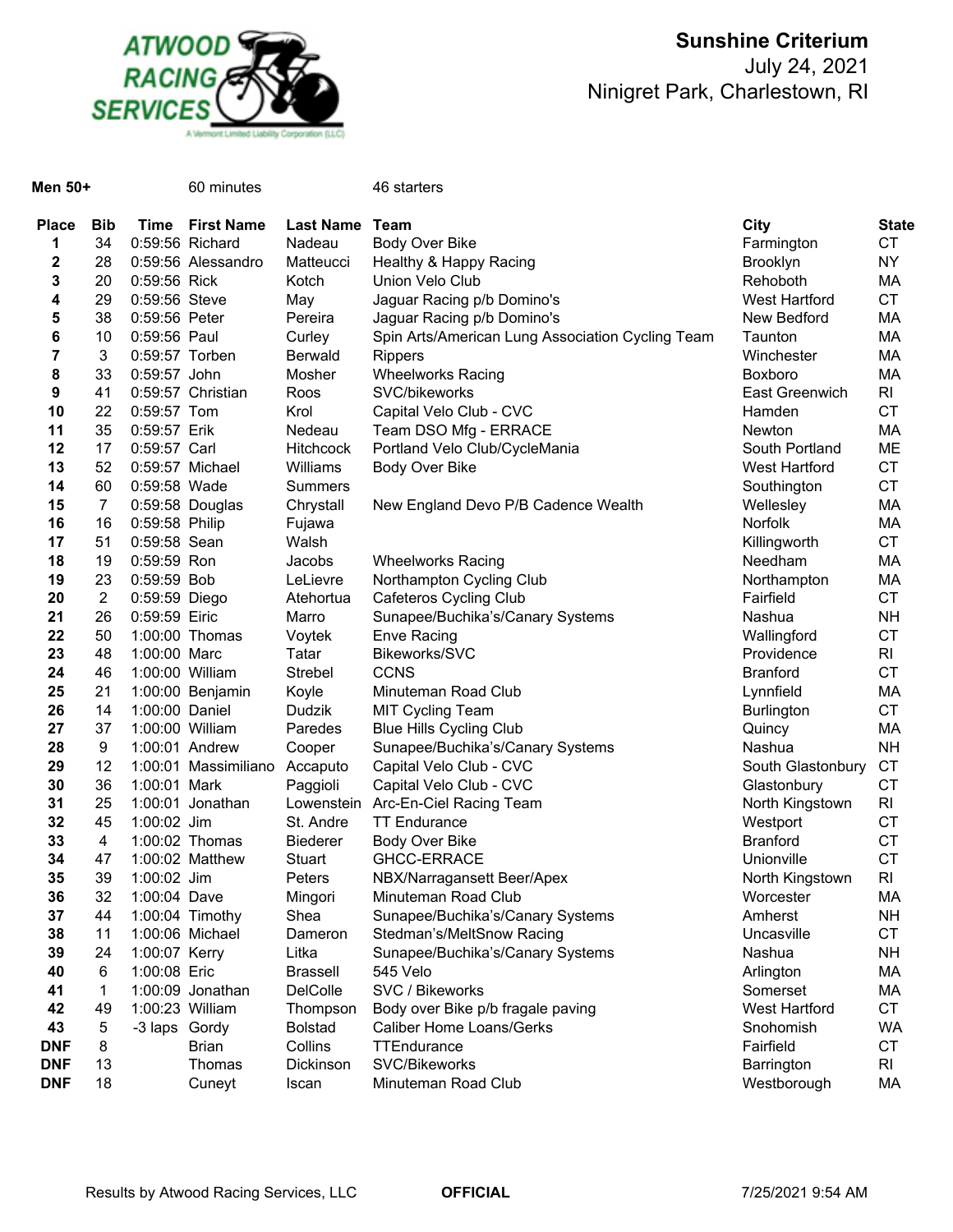

| Men 65+      |            |                 | 45 minutes         |                  | 11 starters                                      |                 |              |
|--------------|------------|-----------------|--------------------|------------------|--------------------------------------------------|-----------------|--------------|
| <b>Place</b> | <b>Bib</b> | Time            | <b>First Name</b>  | <b>Last Name</b> | Team                                             | City            | <b>State</b> |
|              | 339        | $0:45:47$ Paul  |                    | Curley           | Spin Arts/American Lung Association Cycling Team | Taunton         | МA           |
| 2            | 343        | 0:45:47 Ken     |                    | Milne            |                                                  | <b>Norfolk</b>  | МA           |
| 3            | 342        | $0:45:47$ Angus |                    | Kingon           | SVC/Bikeworks Racing                             | Warren          | RI           |
| 4            | 340        | $0:45:47$ Henry |                    | Finch            | 545 Velo                                         | Waban           | МA           |
| 5            | 345        |                 | $0:45:48$ Lawrence | Purtill          | Stedmans/MeltSnow Racing                         | Narragansett RI |              |
| 6            | 350        | -1 lap          | Lisa               | Berger           | Team BFSC                                        | <b>Boston</b>   | МA           |
|              | 336        |                 | -1 lap Edward      | <b>Blank</b>     | Team BFSC                                        | <b>Boston</b>   | МA           |
| 8            | 344        | -3 laps Scott   |                    | Mullin           | Ridgefield Bicycle Sport Club                    | Ridgefield      | <b>CT</b>    |
| 9            | 341        | -4 laps Rick    |                    | Hardy            | Boston Road Club                                 | Needham         | МA           |
| 10           | 338        |                 | -5 laps Curtiss    | Burwell          | LAUREL BICYCLE CLUB                              | New Haven       | СT           |
| <b>DNF</b>   | 337        |                 | Gordy              | <b>Bolstad</b>   | Caliber home loans/Gerks                         | Snohomish       | WA           |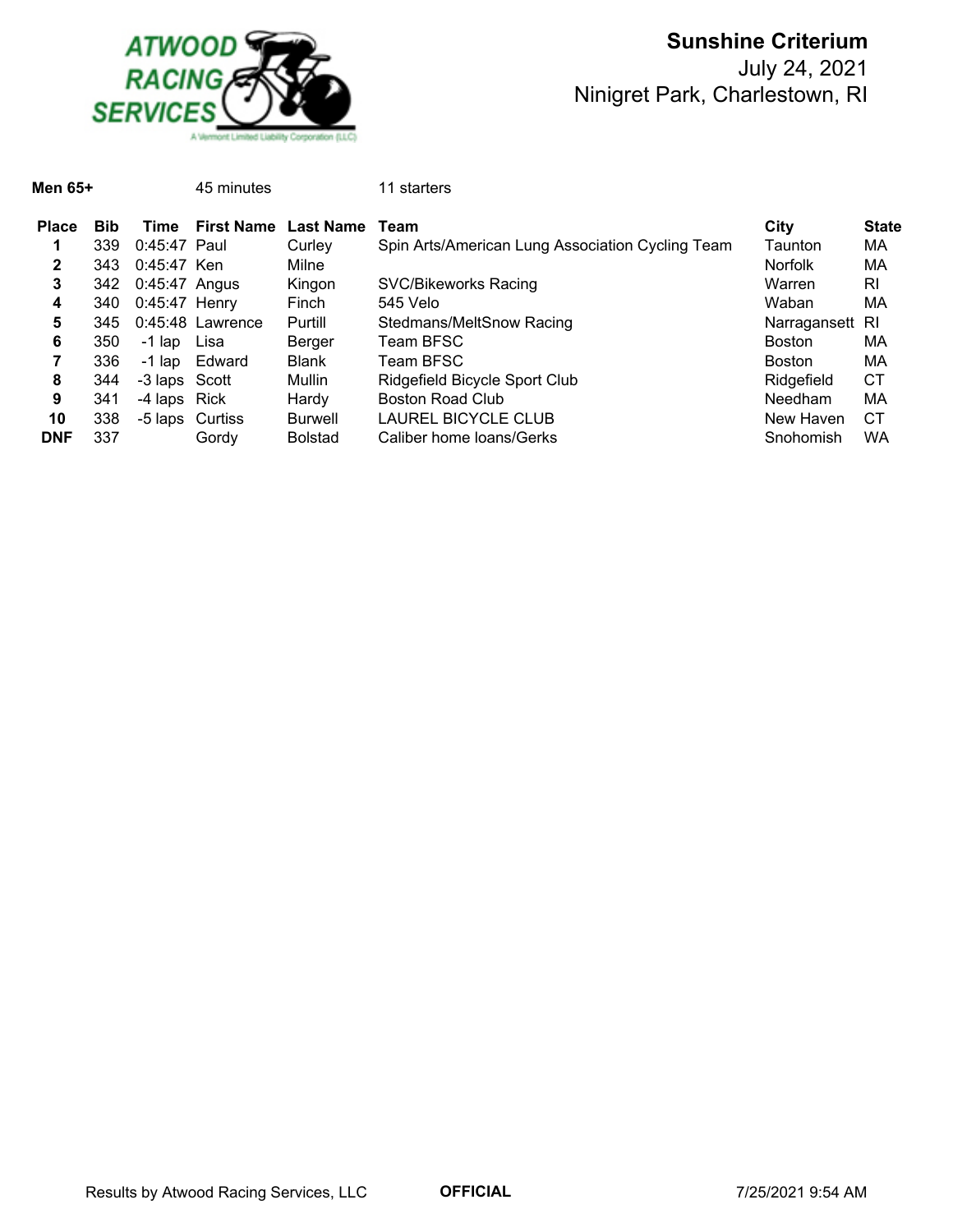

**Pro/1/2/3 Women** 60 minutes 7 starters

|                |     |                             |                       | Place Bib Time First Name Last Name Team |                                        | City           | <b>State</b> |
|----------------|-----|-----------------------------|-----------------------|------------------------------------------|----------------------------------------|----------------|--------------|
|                |     |                             | 162 0:58:42 Katherine | Rusch                                    | <b>Ten Speed Spokes</b>                | New Haven CT   |              |
| $\mathbf{2}$   |     | 158 -1 $\mathsf{lap}$ Lizzy |                       | Cahill                                   | Apex Velo - Velocio                    | Wellesley      | МA           |
| 3              |     | 163 -1 lap Laura            |                       | <b>Summers</b>                           | team ERRACE                            | Southington CT |              |
| $\overline{4}$ |     | 159 -1 lap Betty            |                       | Hasse                                    | AP Junior Development p/b Corner Cycle | Providence     | - RI         |
| 5              |     |                             | 156 -1 lap Melinda    | <b>Barnes</b>                            | Keep It Tight                          | Acton          | МA           |
| 6              | 157 | -1 lap Janet                |                       | <b>Bumstead</b>                          | Apex Velo - Velocio                    | <b>Norwalk</b> | <b>CT</b>    |
|                | 161 | -1 lap Kerry                |                       | Litka                                    | Sunapee/Buchika's/Canary Systems       | Nashua         | <b>NH</b>    |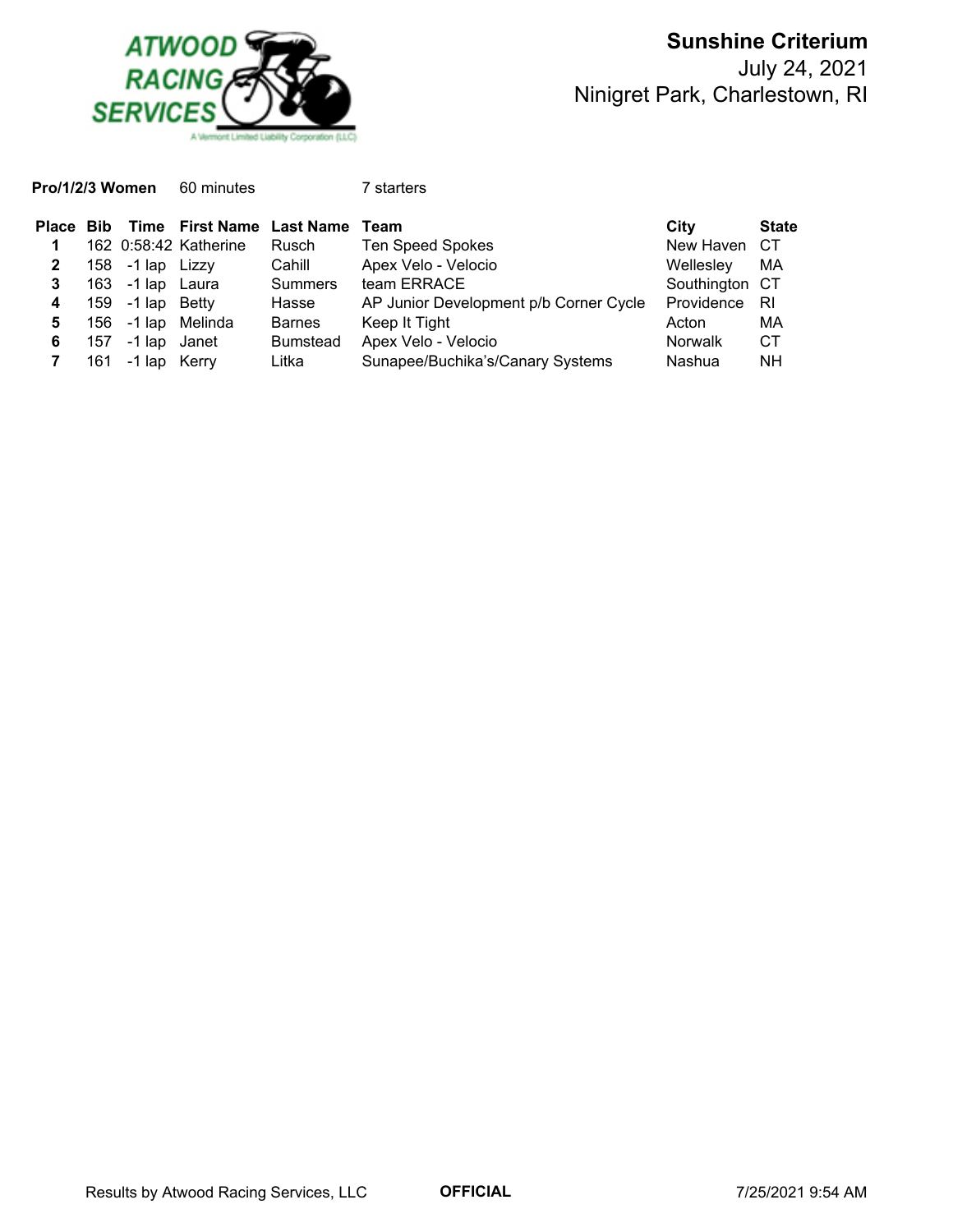

| 4/5 Women    |            |                 | 60 minutes     |                                | 9 starters                      | # of category starters: |             | 6 |
|--------------|------------|-----------------|----------------|--------------------------------|---------------------------------|-------------------------|-------------|---|
| <b>Place</b> | <b>Bib</b> |                 |                | Time First Name Last Name Team |                                 | City                    | State Cat 4 |   |
| 1            | 179        | 0:56:47 Elvira  |                | Stridsberg                     | <b>Community Bicycle Racing</b> | <b>Brighton</b>         | МA          |   |
| $\mathbf{2}$ | 177        | $0:56:48$ Megan |                | Pennington                     | <b>Team ERRACE</b>              | Old Saybrook            | СT          |   |
| 3            | 174        |                 | -1 lap Caitrin | Huysman                        | BikeReg   Share Coffee          | Pawcatuck               | CТ          | 2 |
| 4            | 176        | -1 lap          | Michelle       | Pemberthy                      | <b>Cycling Connection</b>       | Riverside               | CТ          |   |
| 5            | 173        | -1 lap Kelly    |                | <b>Foss</b>                    | <b>Bikeworks/SVC</b>            | Rehoboth                | RI          | 3 |
| 6            | 175        | -1 lap Patsy    |                | Klotz                          | <b>Team ERRACE</b>              | Windsor                 | СT          |   |
| 7            | 171        |                 | -1 lap Sandra  | <b>DelGrosso</b>               | <b>ERRACE</b>                   | Waterford               | CТ          | 4 |
| 8            | 178        | -3 laps Karen   |                | Purtill                        | Stedman's/MeltSnow Racing Team  | Narragansett            | RI          | 5 |
| 9            | 172        | -3 laps Kim     |                | <b>DuBord</b>                  | <b>Team ERRACE</b>              | Vernon                  | СT          | 6 |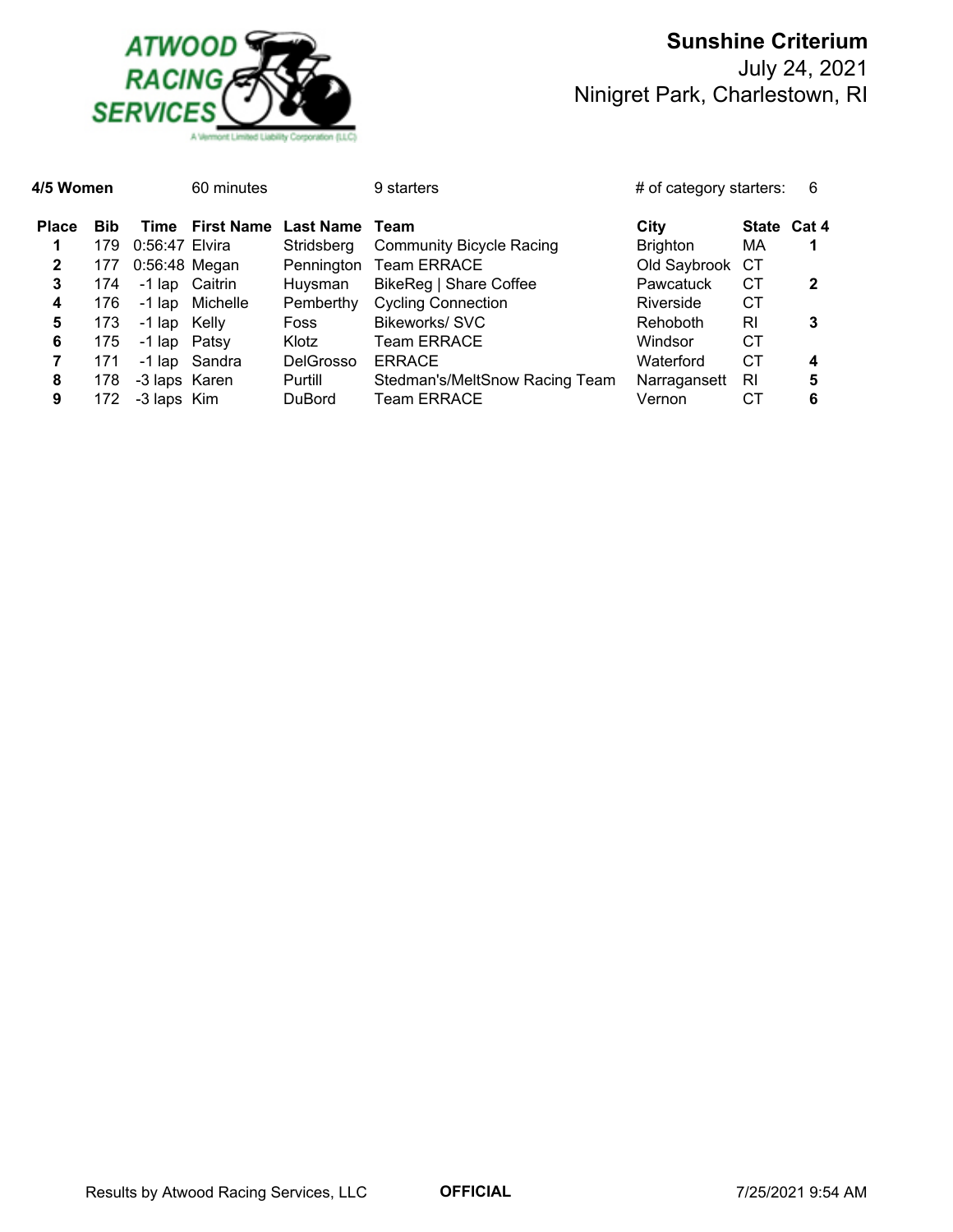

|            |          | 30 minutes        |                                                                                                                                         | 12 starters                                      |            |              |     |
|------------|----------|-------------------|-----------------------------------------------------------------------------------------------------------------------------------------|--------------------------------------------------|------------|--------------|-----|
| <b>Bib</b> | Time     | <b>First Name</b> | <b>Last Name</b>                                                                                                                        | Team                                             | City       | <b>State</b> | Age |
| 283        |          |                   | Freyre                                                                                                                                  | TTEndurance                                      | Redding    | СT           | 14  |
| 291        |          |                   | Picillo                                                                                                                                 | Tridents                                         | Swampscott | МA           | 13  |
| 288        | $-1$ lap | Joel              |                                                                                                                                         | CCAP Rail Trailers Junior Team                   | Guilford   | CТ           | 13  |
| 287        | -1 lap   |                   | Kowalonek                                                                                                                               | CCAP Railtrailers Junior Team                    | Guilford   | СT           | 13  |
| 297        | $-1$ lap | Max               | Winn                                                                                                                                    | Christina Winn                                   | Dover      | NΗ           | 12  |
| 298        | -1 lap   | Dmitri            | Razmakhin                                                                                                                               | The Rail Trailers                                |            |              | 13  |
| 285        |          |                   | <b>Hamilton</b>                                                                                                                         | <b>CCAP Farmington Valley Youth Cycling</b>      | Weatogue   | CТ           | 14  |
| 292        |          |                   | Pratt                                                                                                                                   | CCAP Farmington Valley Youth Cycling Team        | Canton     | СT           | 11  |
| 295        |          |                   | Turner                                                                                                                                  | CCAP farmington valley youth cycling             | Farmington | CТ           | 10  |
| 293        |          |                   | Tran                                                                                                                                    | CCAP Farmington Valley Youth Cycling Team        | Avon       | CТ           | 12  |
| 284        |          |                   | <b>Hamilton</b>                                                                                                                         | <b>CCAP Farmington Valley Youth Cycling</b>      | Weatogue   | СT           | 12  |
| 294        |          |                   | Tran                                                                                                                                    | <b>CCAP Farmington Valley Youth Cycling Team</b> | Avon       | СT           | 9   |
|            |          | Junior Boys 9-14  | 0:26:56 Caden<br>-1 lap Lex<br>Aaron<br>-1 lap Colin<br>-2 laps Wyatt<br>-2 laps Samuel<br>-2 laps Bao<br>-2 laps Bryce<br>-2 laps Vinh |                                                  | Kowalonek  |              |     |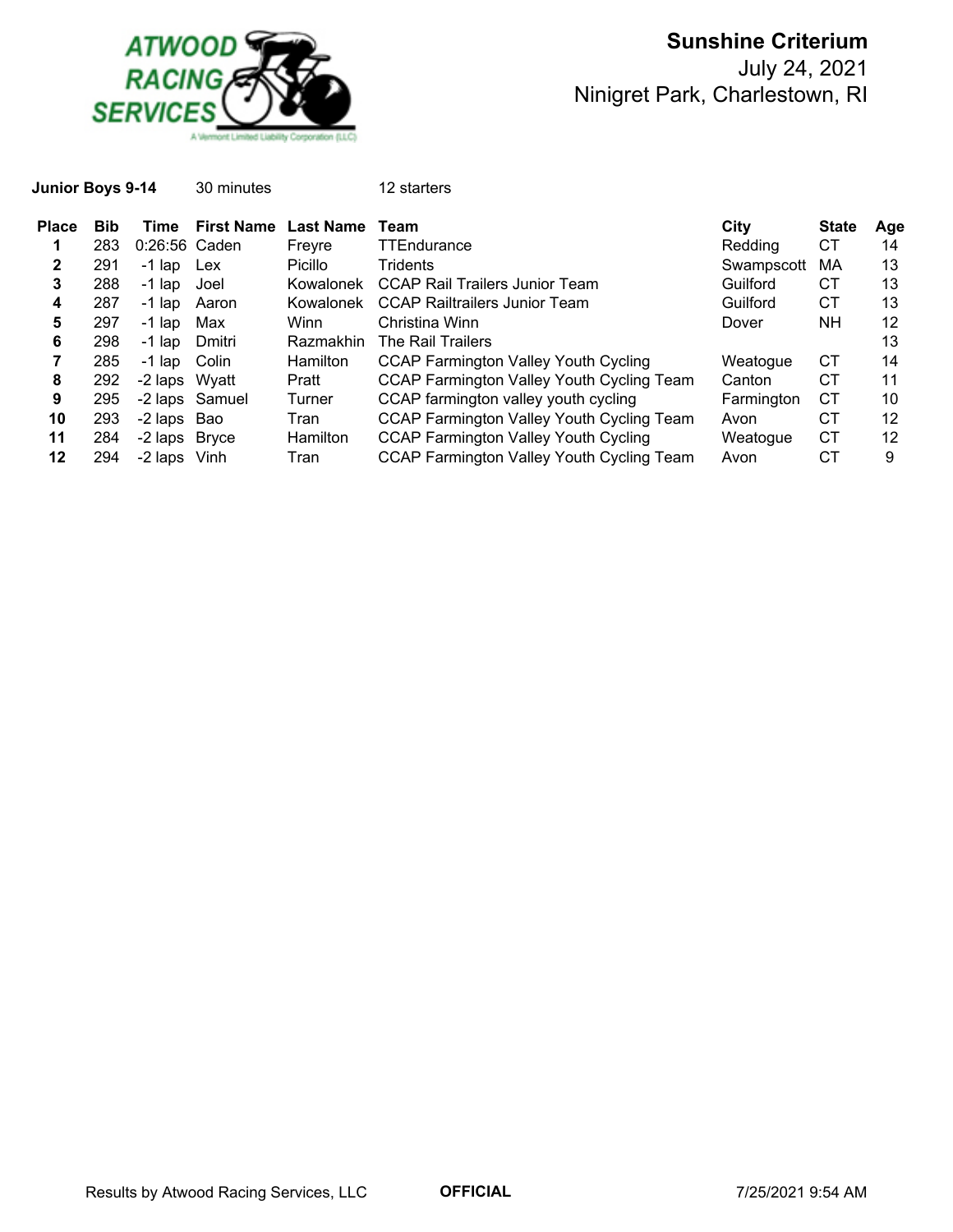

| Junior Girls 9-14 |            |                 | 30 minutes                  |                 | 5 starters                                  |                   |              |     |
|-------------------|------------|-----------------|-----------------------------|-----------------|---------------------------------------------|-------------------|--------------|-----|
| <b>Place</b>      | <b>Bib</b> | Time            | <b>First Name Last Name</b> |                 | Team                                        | City              | <b>State</b> | Age |
|                   |            |                 | 289 0:27:28 Penelope        | Moses           | <b>CCAP Farmington Valley Youth Cycling</b> | Farmington CT     |              | 12  |
|                   | 296        | -2 laps Kate    |                             | Winn            | Christina Winn                              | Dover             | NΗ           | 12  |
|                   | 290        | -2 laps Abigail |                             | O'Neil          | <b>CCAP TTEndurance Junior Team</b>         | Fairfield         | CТ           | 11  |
| 4                 | 282        | -3 laps Lillian |                             | Dumonski        | Farmington Valley Youth Cycling             | <b>Burlington</b> | CТ           | 9   |
|                   | 286        | -3 laps Ella    |                             | <b>Hamilton</b> | CCAP / Farmington Valley Youth Cycling      | Weatogue          | СT           | 9   |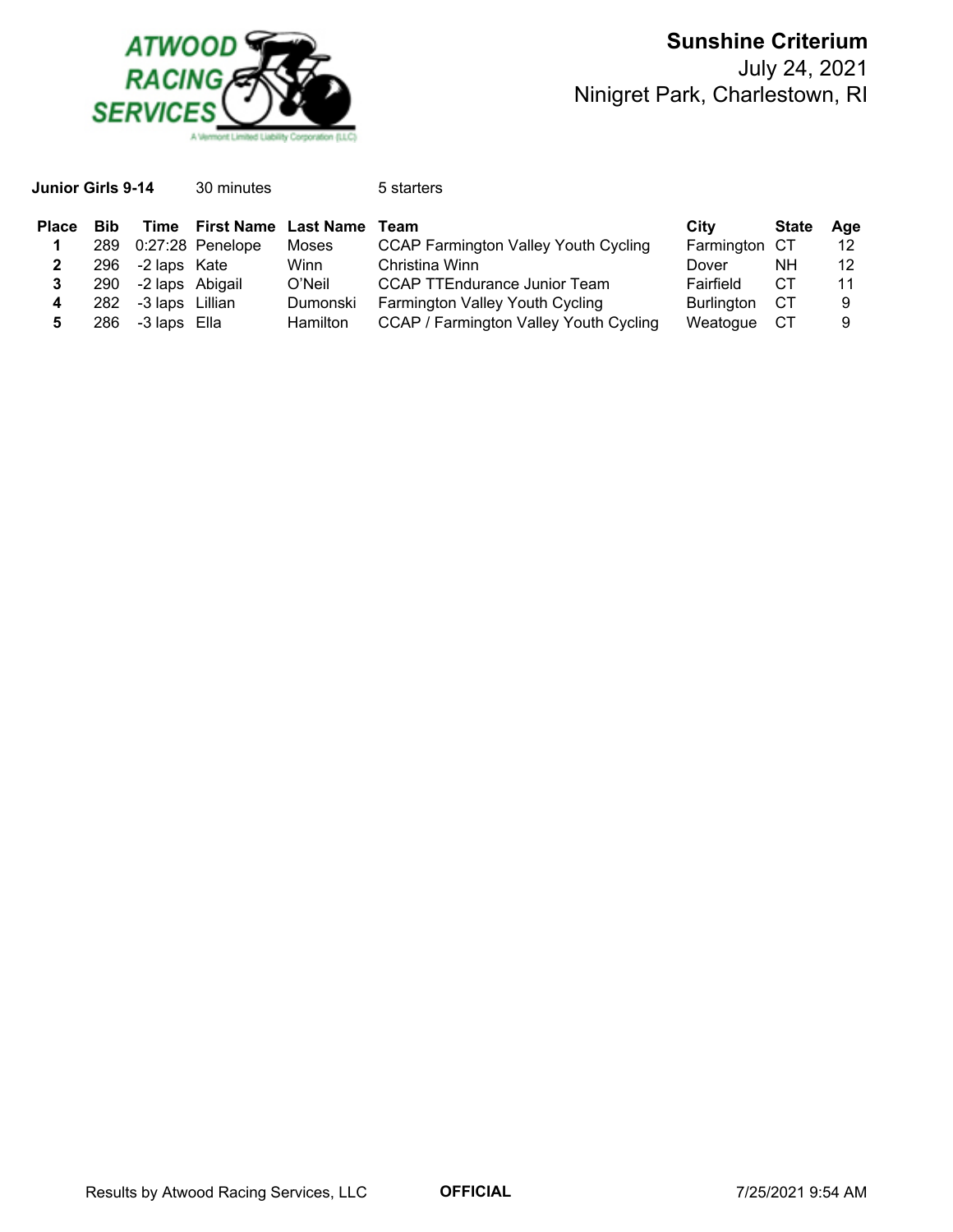

| <b>Junior Boys 15-18</b> |                    | 40 minutes |                                   | 8 starters            |      |                                  |  |
|--------------------------|--------------------|------------|-----------------------------------|-----------------------|------|----------------------------------|--|
| Place Bib                | 236 0:40:13 Xander |            | Time First Name Last Name<br>Beck | Team<br><b>ERRACE</b> | City | <b>State</b><br>West Hartford CT |  |

|   |     | 236 0:40:13 Xander |                       | Beck        | <b>ERRACE</b>                                                   | West Hartford | CТ |
|---|-----|--------------------|-----------------------|-------------|-----------------------------------------------------------------|---------------|----|
| 2 |     | 238 0:40:14 George |                       | Elias       | TTE.                                                            | Fairfield     | CТ |
|   |     |                    | 245 0:40:14 Alexander |             | Scopinich-Burgel New England Devo p/b Cadence Wealth Management | Concord       | МA |
| 4 |     | 243 0:40:15 Alex   |                       | St Andre    | <b>TTEndurance</b>                                              | Westport      | СT |
|   | 237 | $0:41:04$ Brenner  |                       | <b>Dick</b> | <b>CCAP TTEndurance Junior Team</b>                             | Westport      | CТ |
| 6 |     | 240 0:41:04 Colin  |                       | Gould       | AP Junior Development p/b Corner Cycle                          | North Easton  | МA |
|   | 241 | $0:41:05$ Shane    |                       | Johnson     | AP Junior Development p/b Corner Cycle                          | Hanson        | МA |
|   | 244 | -3 laps Nathaniel  |                       | Summers     | <b>CCAP ERRACERS</b>                                            | Southington   | СT |